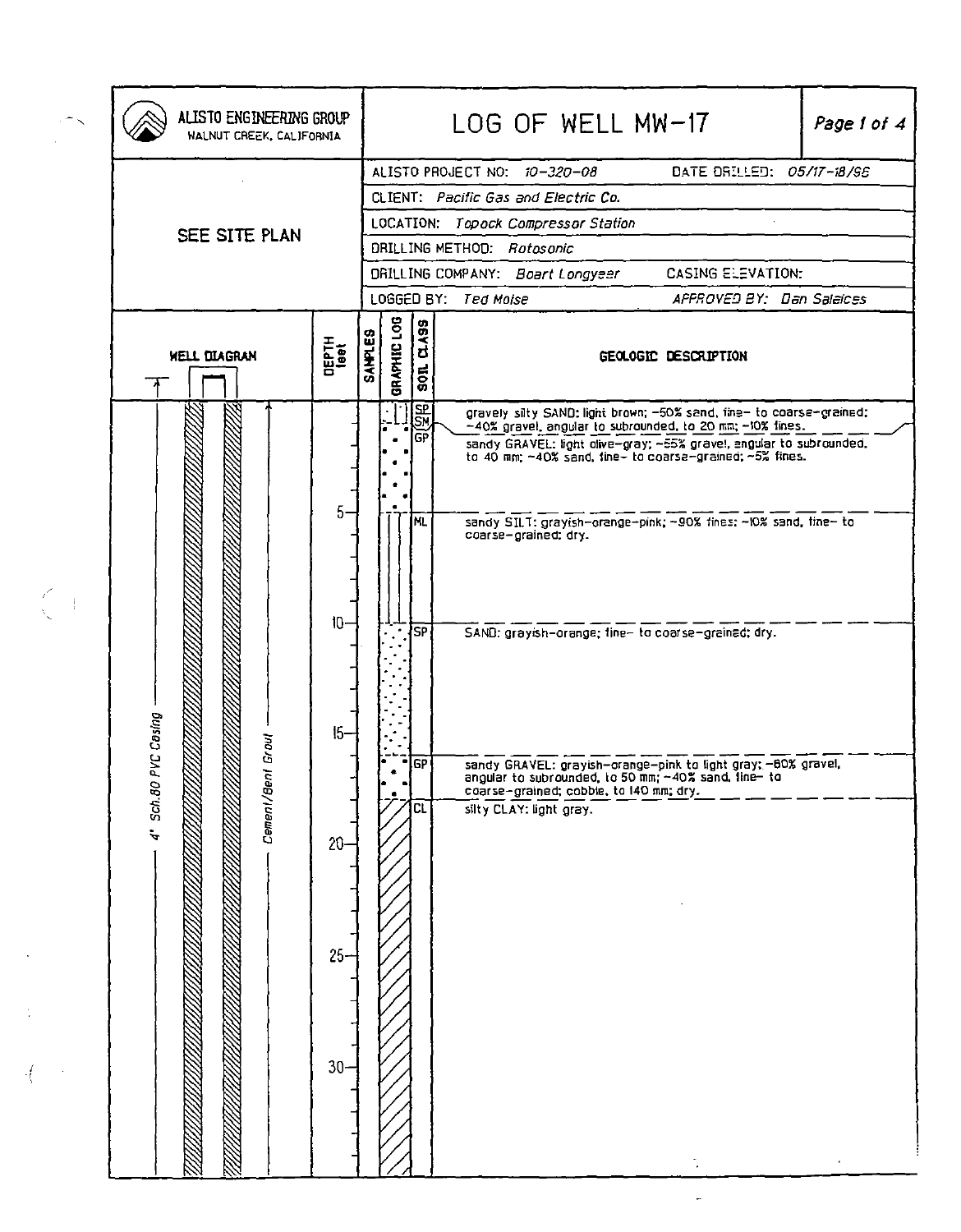| ALISTO ENGINEERING GROUP<br>WALNUT CREEK, CALIFORNIA |                                                                  | LOG OF WELL MW-17<br>Page 2 of 4 |                                        |                                                                                                                                                                                                                                                                                                                                                                                                                                                                                                                                                                                    |  |  |  |
|------------------------------------------------------|------------------------------------------------------------------|----------------------------------|----------------------------------------|------------------------------------------------------------------------------------------------------------------------------------------------------------------------------------------------------------------------------------------------------------------------------------------------------------------------------------------------------------------------------------------------------------------------------------------------------------------------------------------------------------------------------------------------------------------------------------|--|--|--|
| <b>DEPTH</b><br>1881<br><b>WELL DIAGRAM</b>          |                                                                  | GRAPHIC LOG<br><b>SANPLES</b>    | <b>SOL CLASS</b>                       | GEOLOGIC DESCRIPTION                                                                                                                                                                                                                                                                                                                                                                                                                                                                                                                                                               |  |  |  |
| 4" Sch. 80 PVC Casing<br>Cement/Bent Grout           | 40-<br>45<br>$50-$<br>$55-$<br>60-<br>$65 -$<br>$70 -$<br>$75 -$ |                                  | CL<br><b>NL</b><br>유민<br>오<br>SP<br>GP | silty CLAY continued.<br>sandy SILT: very pale orange; ~35% sand, fine- to medium-grained;<br>damp.<br>sandy sity GRAVEL: yellowish-gray; ~50% gravel, angular to subrounded, to 40 mm; ~40% sand, tine- to coarse-grained; 10% tines;<br>cry.<br>gravelly SAND: light-gray; ~55% sand, fine- to coarse-grained; ~45%<br>gravel, subangular to rounded, to 50 mm.<br>At BI feet, Cobble, to 100 mm.<br>Color change to pale yellowish-brown at 84 feet.<br>sandy GRAVEL: kght gray; ~50 gravel, subangular to subrounded, to 80 mm; ~45% sand, fine- to coarse-grained; ~5% fines. |  |  |  |

 $\int$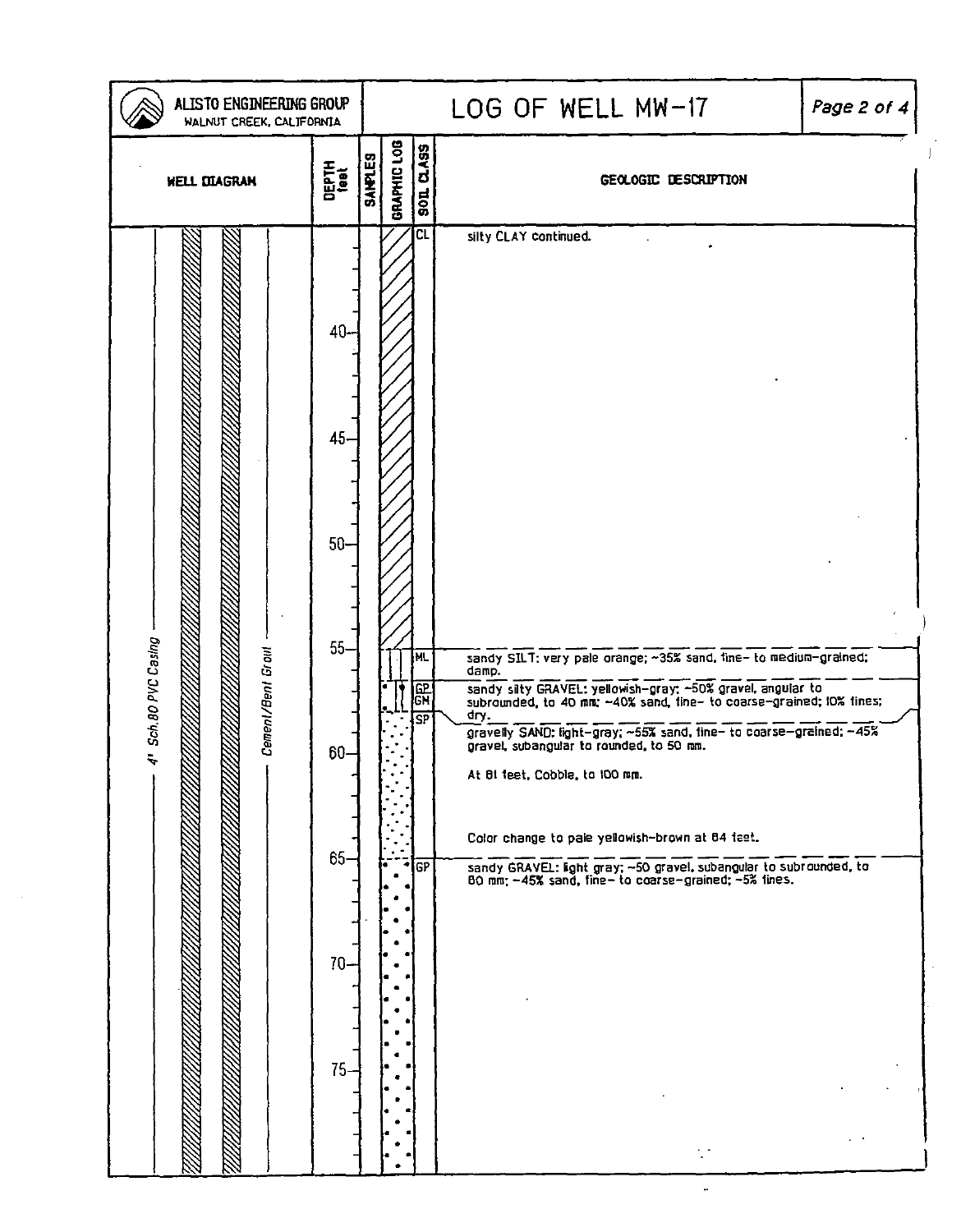| ALISTO ENGINEERING GROUP<br>WALNUT CREEK, CALIFORNIA              |         |  | LOG OF WELL MW-17<br>Page 3 of 4 |           |                                                                                                                                                                                                                                                                                                                                       |  |
|-------------------------------------------------------------------|---------|--|----------------------------------|-----------|---------------------------------------------------------------------------------------------------------------------------------------------------------------------------------------------------------------------------------------------------------------------------------------------------------------------------------------|--|
| <b>SANAICS</b><br>DEPTH<br><sup>1991</sup><br><b>WELL DIAGRAN</b> |         |  | <b>GRAPHIC LOB</b>               | son a Ass | GEOLOGIC DESCRIPTION                                                                                                                                                                                                                                                                                                                  |  |
|                                                                   | $85 -$  |  |                                  | नद्धा     | sandy GRAVEL: light gray; -85 gravel, subangular to subrounded, to<br>70 mm; -30% sand, fine- to coarse-grained; -5% fines.                                                                                                                                                                                                           |  |
|                                                                   | $90 -$  |  |                                  | SH<br>SM  | gravelly silty SAND: light gray to pale yellowish-brown; ~55% sand, fine- to coarse-grained; ~35% gravel, subangular to subrounded, to<br>80 mm - 10% lines.                                                                                                                                                                          |  |
|                                                                   | $95 -$  |  |                                  |           |                                                                                                                                                                                                                                                                                                                                       |  |
| Cement/Bent Grout                                                 | $100 -$ |  |                                  |           |                                                                                                                                                                                                                                                                                                                                       |  |
| 4' Sch.80 PVC Casing                                              | $105 -$ |  |                                  | SP        | gravelly SAND: light gray to pale yellowish-brown; ~05% sand, tine- to<br>coarse-grained, ~30% gravel, subangular to subrounded, to 50 mm;<br>$-5$ $\frac{2}{3}$ fines.<br>gravelly SAND: light gray to pale yellowish-brown; ~55% sand, fine- to<br>coarse-grained, ~40% gravel, subangular to subrounded, to 80 mm;<br>$-52$ fines. |  |
|                                                                   | $110-$  |  |                                  |           |                                                                                                                                                                                                                                                                                                                                       |  |
|                                                                   | $115-$  |  |                                  | ∫GP       | sandy GRAVEL: light gray to pale yellowish-brown; -50% gravel,<br>subangular to subrounded, to 80 mm; ~45% sand, fine- to<br>coarse-grained; -5% lines.                                                                                                                                                                               |  |
| Benlanle                                                          | $120 -$ |  |                                  |           | $\cdots$                                                                                                                                                                                                                                                                                                                              |  |

 $\overline{a}$